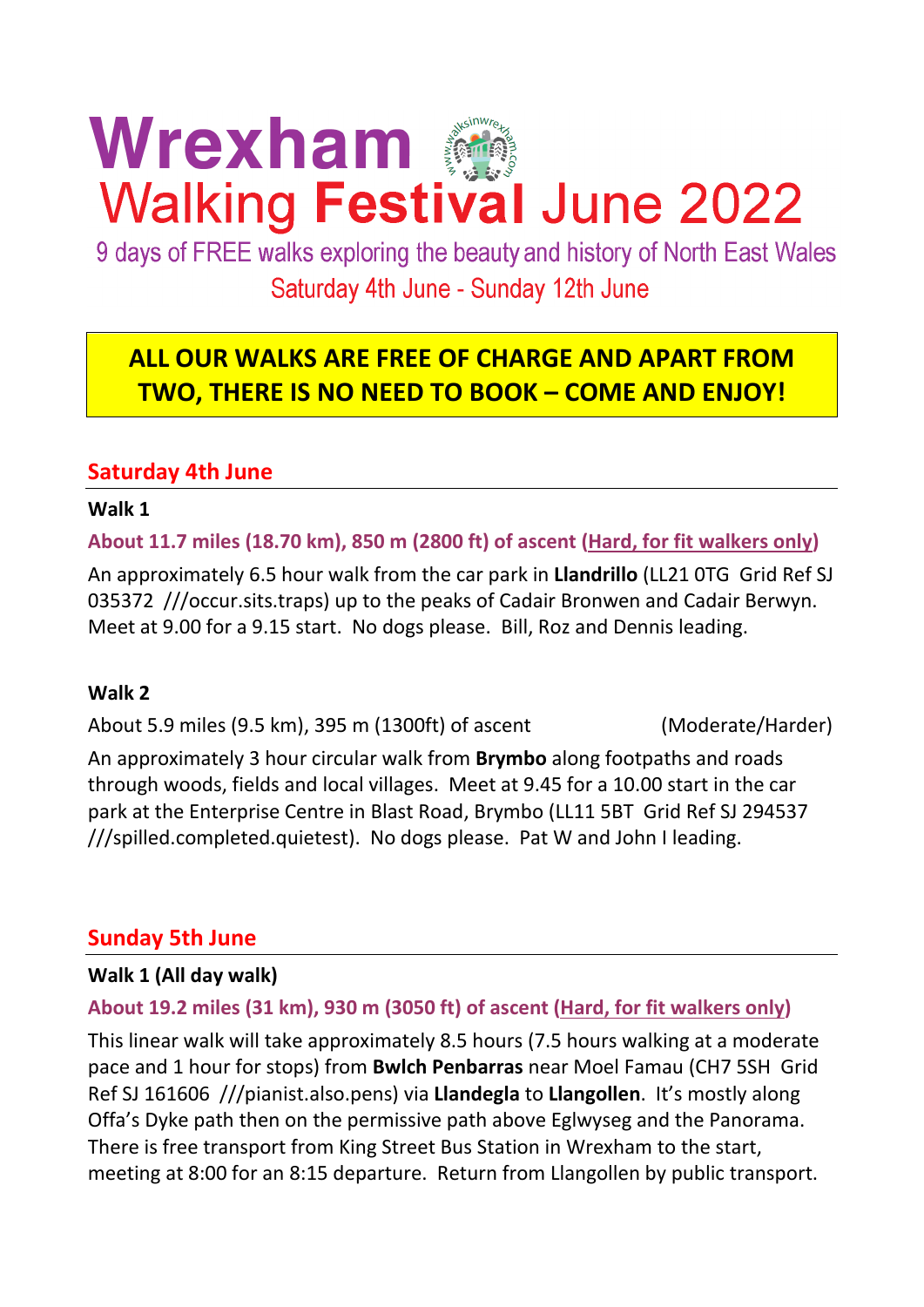No dogs please. Osian, Claudine, Dermot and Paul leading. Please register for this walk beforehand by June 1st with [billstephens@billstephens.force9.co.uk.](mailto:billstephens@billstephens.force9.co.uk)

# **Walk 2 (Afternoon walk)**

About 4 miles (6.50 km), 185 m (610 ft) of ascent (Moderate)

An approximately 2.5 hour walk round **Minera Quarry**, one of the newest nature reserves in North Wales, to see the orchids and other wild flowers. Meet at 13.45 for a 14.00 start in the car park down Maes-Y-Ffynnon Road at the quarry (LL11 3DE Grid Ref SJ 258520 ///shunted.typically.toolbar). No dogs please. John I, Jenny R and Alwyn leading.

# **Monday 6th June**

#### **Walk 1**

About 8.3 miles (13.30 km), 540 m (1770 ft) of ascent (Hard)

An approximately 4 hour linear bus walk from **Glyndyfrdwy** to **Llangollen** via Vivod mountain. Meet in King Street Bus Station in Wrexham (Stand 5) at 8.45 am to catch the 9.00 Barmouth bus. No dogs please. Roy, Alwyn and John W leading.

# **Walk 2 (Evening Walk)**

About 5.7 miles (9.10 km), 475 m (1560 ft) of ascent (Hard)

An approximately 3 hour circular walk from **Llantysilio Green** up to the quarries on the Horseshoe Pass. Meet at 17.45 for an 18.00 start in the (Pay and Display) car park (LL20 8BT Grid Ref SJ 198433 ///best.middle.fatigued). No dogs please. Chris and John I leading.

# **Tuesday 7th June**

#### **Walk 1**

About 7.5 miles (12 km), 750 m (2460 ft) of ascent (Hard)

An approximately 4 hour walk from **Llantysilio Green** up to Moel Gamelin and Moel Morfydd then returning via the Dee Valley Way. Meet at 9.15 for a 9.30 start in the (Pay and Display) car park (LL20 8BT Grid Ref SJ 198433 ///best.middle.fatigued). No dogs please. John W and Claudine leading.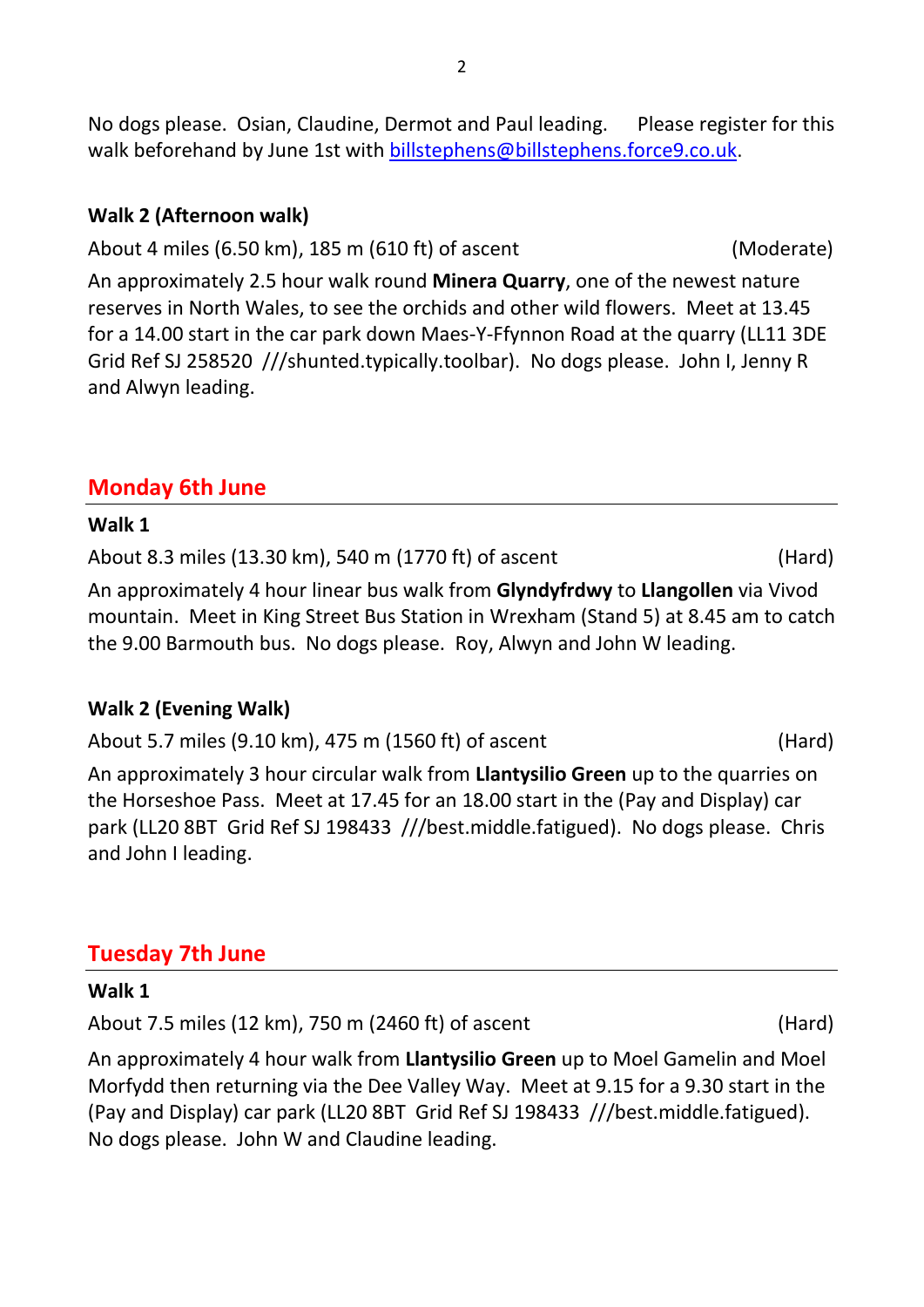### **Walk 2**

About 5 miles (8 km), 200 m (666 ft) of ascent (Moderate)

An approximately 3 hour walk with some steps and inclines from the **Moss Valley near Gwersyllt**, north of Wrexham. Meet at 9.45 for a 10.00 start in the car park by the playground on Poolmouth Road (LL11 6HT Grid Ref SJ 312523 ///topic.afford.strict). No dogs please. John I and Pat W leading.

# **Wednesday 8th June**

# **Walk 1**

About 4.5 miles (7 km), 330 m (1080 ft) of ascent (Hard)

An approximately 2.5 hour circular walk along the Clwydian Way from The Grouse Inn, **Carrog** (LL21 9AT Grid Ref SJ 115438 ///calendars.survey.plugged) with the option of lunch afterwards. Meet at 9.45 for a 10.00 start. No dogs please. Bill and Jenny C leading.

# **Walk 2**

About 2 miles (3 km) (Easier)

An approximately 1 hour gentler walk around **Coedpoeth**. Meet at 10.45 for an 11.00 start in the car park at Plas Pentwyn Community Centre in Castle Road, Coedpoeth (LL11 3NU Grid Ref SJ 286513 ///evenings.motoring.sour). An easy walk, suitable for people with health concerns or those wanting to start exercising again! Pat M and Rachel leading.

# **Walk 3 (Evening Walk)**

About 5 miles (8 km), 140 m (460 ft) of ascent (Moderate)

An approximately 2.5 hour circular walk with about 6 stiles along lanes, through woodland and across the fields around **Ruabon**. Meet 17.45 for an 18.00 start in the small car park on the B5907 (Park Street) in front of St Mary's Primary School and around the corner from the Wynnstay Arms (LL14 6LE Grid Ref SJ 304437 ///bracelet.finishers.bulk). No dogs please. Claudine and Hazel leading.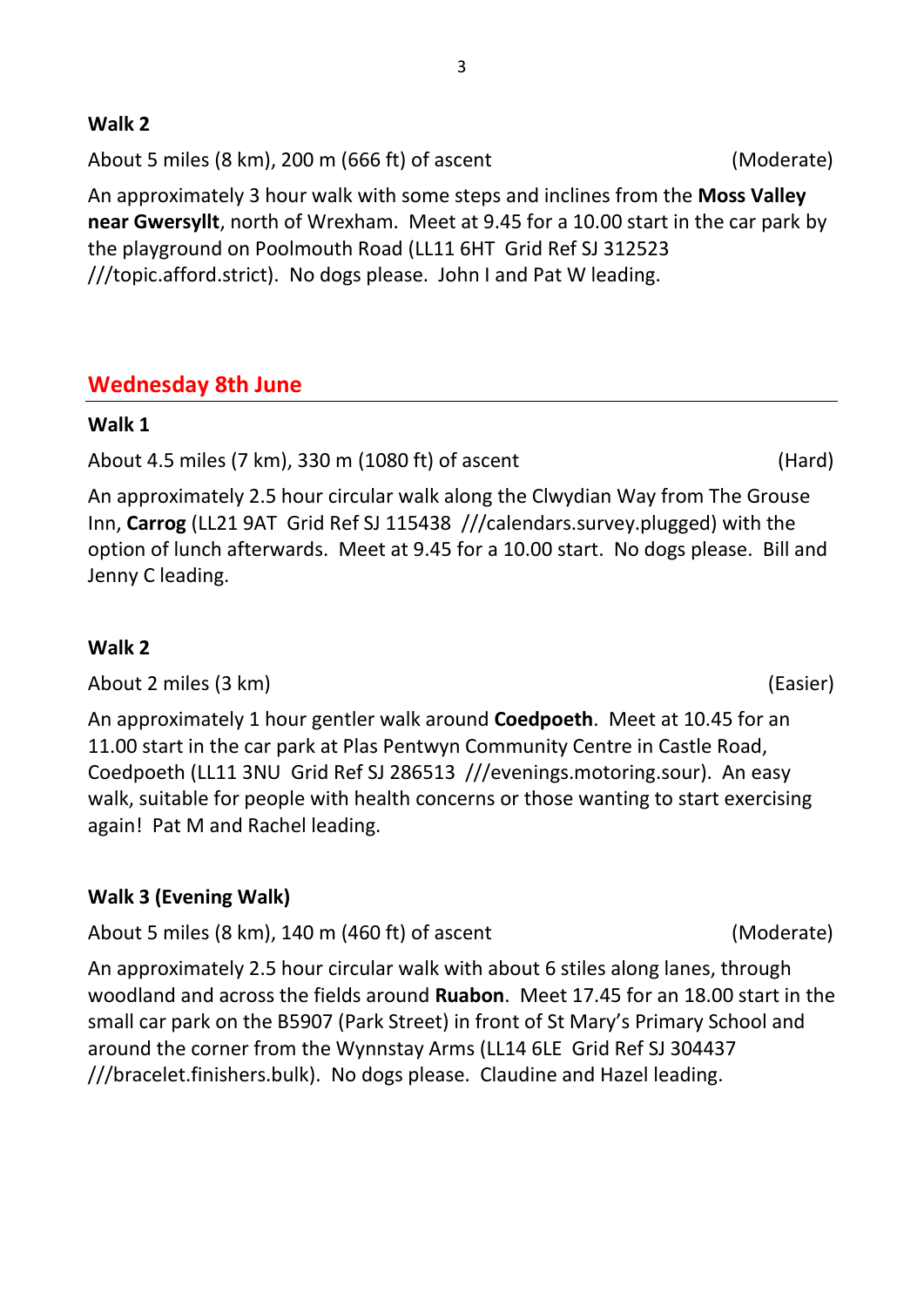# **Thursday 9th June**

#### **Walk 1**

8.25 miles (13.2 km), 500 m (1640 ft) of ascent (Hard)

An approximately 4.5 hour walk from **Glyndyfrdwy** to Moel Fferna. Meet at 9.15 for a 9.30 start in the large lay-by on the right of the A5, 5 miles west of Llangollen and just before you enter Glyndyfrdwy (LL21 9HT Grid Ref SJ 154426 ///roofer.shadow.spearhead). No dogs please. Dermot, Pat W and Paul leading.

# **Walk 2**

About 4 miles (6.3 km), 143 m (470 ft) of ascent (Moderate)

An approximately 2.5-3 hour circular walk from **Cefn-y-bedd** to **Caergwrle** with the option of lunch afterwards. Meet at 9.45 for a 10.00 start in the car park behind The Holly Bush, Llay Road, Cefn-y-bedd (LL12 9UD Grid Ref SJ 312561 ///engraving.ghosts.cutaway). No dogs please. Hazel, Alwyn and Lesley leading.

# **Friday 10th June**

# **Walk 1**

About 5.9 miles (9.4 km), 430 m (1400 ft) of ascent (Hard)

An approximately 3 hour circular walk from **Pontricket** along the route Henry II took after the battle of Crogen in 1165. Meet at 9.45 for a 10.00 start in the large lay-by on the right of the B4500 about 0.5 miles before Tregeiriog (LL20 7HT Grid Ref SJ 186344 ///sideburns.pepper.memo). No dogs please. Marian and Jan leading.

# **Walk 2 (Afternoon Walk)**

About 4 miles (6.5 km) (Easier)

An approximately 2 hour walk in and around **Erddig Country Park**. Meet at 13.15 for a 13.30 start in the large car park opposite Booker Wholesale at Felin Puleston on Ruabon Road, Wrexham (LL13 7RF Grid Ref SJ 325494 ///explain.pinks.lawfully). No dogs please. Jenny R and Lesley leading.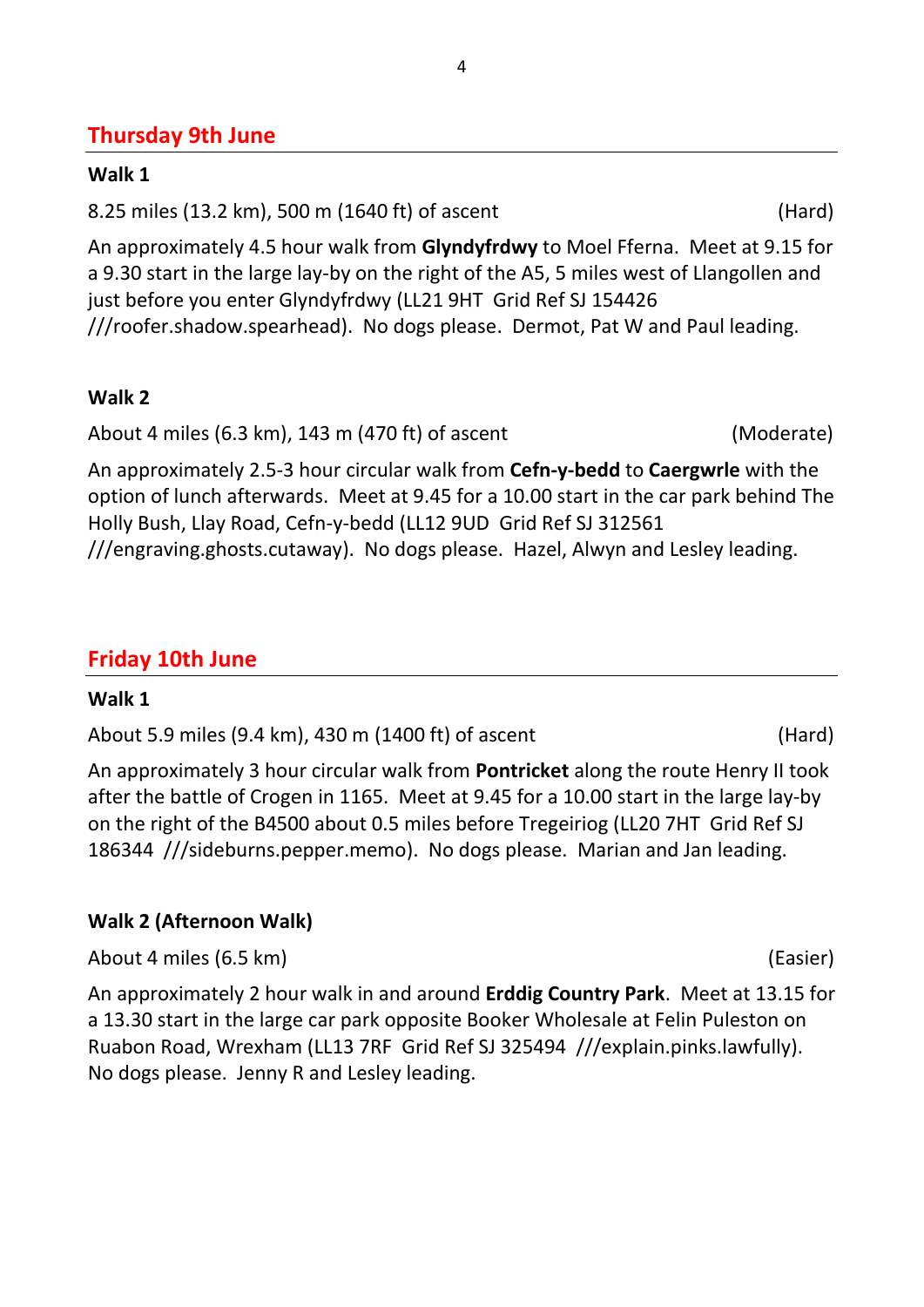# **Saturday 11th June**

#### **Walk 1**

# **About 13 miles (21 km), 645 m (2120 ft) of ascent (Hard, for fit walkers only)**

An approximately 6.5 hour circular walk from **Minera Lead Mines** to Llandegla Forest, World's End and Ruabon Mountain. Meet at 9.15 for a 9.30 start in the car park at Minera Lead Mines on the B5426 (LL11 3DU Grid Ref SJ 276510 ///overpaid.kilts.code). No dogs please. Dermot, Dennis and Andy leading.

#### **Walk 2**

About 5.5 miles (9 km) (Moderate)

An approximately 3 hour linear walk down the beautiful Clywedog Valley Trail from **Minera Lead Mines** through Nant Mill, Bersham and Erddig Country Park to **King's Mills,** Wrexham, for a pub lunch afterwards. Meet at 9.45 for a 10.00 departure in the car park of the Kingsmill Pub on Kingsmill Road, Wrexham (LL13 0NS Grid Ref SJ 345492 ///oasis.gifted.nerves) to catch the free coach to the start of the walk. No dogs please. Roger and Hazel leading. Please register for this walk beforehand by June 5th at [walkaboutwrexham@outlook.com.](mailto:walkaboutwrexham@outlook.com)

# **Sunday 12th June**

#### **Walk 1**

#### **10 miles (16 km), 850 m (2790 ft) of ascent (Hard, for fit walkers only)**

An approximately 6.5 hour circular walk from **Llantysilio Green** over Velvet Hill and along the Clwydian Way up to the Ponderosa on the Horseshoe Pass, then on to Moel y Faen and Moel Gamelin. Meet at 9.15 for a 9.30 start in the (Pay and Display) car park at Llantysilio Green (LL20 8BT Grid Ref SJ 198433 ///best.middle.fatigued). No dogs please. Chris, Marian and Jan leading.

# **Walk 2 (Afternoon walk)**

About 5 miles (8 km), 180 m (600 ft) of ascent (Moderate)

An approximately 3 hour circular walk from **Coedpoeth** to **Nant Mill** through Plas Power woods. Meet at 13.45 for a 14.00 start in the public car park off the High Street in the village behind Perfect Image Hairdressing and opposite Victoria Road

5